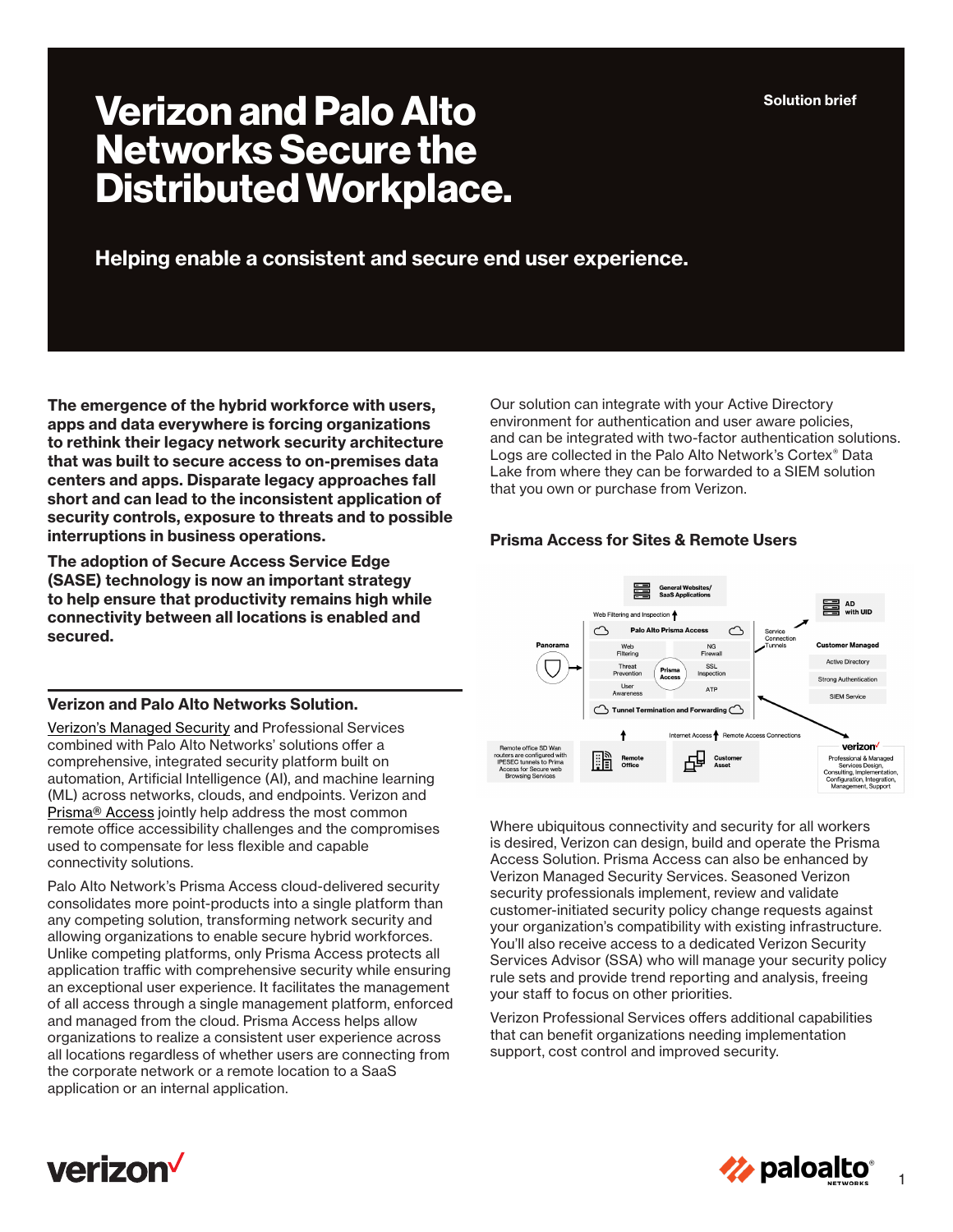#### **Improved Security**

Verizon has extensive experience in employing solutions that can increase security and improve the detection and response capabilities of your environment. Some of our capabilities include:

- Integrating Palo Alto Network's Cortex<sup>®</sup> with your existing managed security service provider or Verizon SOC
- Providing you a consolidated view of not just your logs but also packets (data)
- Monitoring and enhancement of advanced detection and response capabilities by integrating other technologies like endpoint detection and response and applications into a common SIEM platform

# **Cost Control**

Verizon can help you reduce capital and operational expenditures by identifying and then replacing physical assets with Prisma Access. Activities include:

- Workshops and pre-analysis with the security team to understand your current spend on capex
- Accelerated cost transformation programs
- Technology shift through placement of next generation firewalls in the cloud and other consolidation initiatives

#### **Implementation Support**

Verizon Professional Services can provide support to customers deploying Prisma Access for sites and remote users:

- Define the best architecture to achieve business requirements
- Connectivity to applications and services that are internal or reside on the public Internet
- Changes and enhancements to security policies for all sites
- Connectivity and infrastructure including tunnels to a Prisma Access next generation firewall
- Configuration of tunnels for each site to connect with in-county Prisma Access nodes
- Decommission of local firewalls and simplify connectivity to leverage cloud-based next generation firewall capabilities

#### **Verizon and Palo Alto Networks: Partners for your success.**

Verizon and Palo Alto Networks offer customers a complete solution including Advanced SASE along with end-to-end network and security. The tight integration between Verizon and Palo Alto Networks covers design and deployment

planning and implementation to help ensure services are operational and meet customer needs. And by stitching together and correlating different types of data, we are able to simplify the solution as well as help reduce the time required for security investigations.

Palo Alto Network's Prisma Access is managed through the same single management solution as its next generation firewall (Panorama). This enables a single pane of glass for the management of all access and security policies. Verizon integrates and fully manages all Palo Alto Networks security platforms, ensuring the tasks of developing, deploying and maintaining a consistent and effective set of security policies are done by Verizon experts in the field.

Verizon has earned the privilege of being an Authorized Support Center (ASC) Partner of Palo Alto Networks. This allows Verizon engineers to resolve issues without stepping through a standardized tiered service model helping you save you time and money. You can have confidence that Verizontrained engineers are leveraging high-quality practice deployment methodologies with the support of Palo Alto's Professional Services subject-matter experts and resources.

Verizon is also a Certified Professional Services Partner (CPSP) of Palo Alto Networks; providing our consultants with access to high-quality training and guidance. In addition, Verizon has been recognized by a panel of Palo Alto Networks executives as a 2021 overall winner for the Awards for Excellence in Professional Services.

Verizon's partnership with Palo Alto Networks offers a number of benefits including:

- Extensive product knowledge and skill sets that enable integration of our professional services and ability to manage most of the licensing requirements. Verizon has more than 175 consultants and over 30 years of cyber defense experience. These consultants handle over 900 engagements each year across 30 countries.
- A process that supports the ability to act faster and make changes if bottlenecks from legacy applications are encountered
- Flexibility to work with customers on their Cloud journey while still leveraging a standard methodology and automated tools
- A process of starting with a free assessment and consult to help identify security gaps that may impact our customer's digital transformation, including a move to the cloud and data and privacy concerns
- Integration between Verizon's NOC and SOC that provides customers with a single ticketing system
- Highly-competitive pricing that leverages the robust Verizon and Palo Alto Networks partner ecosystem
- Flexible support models can be offered to fit business needs